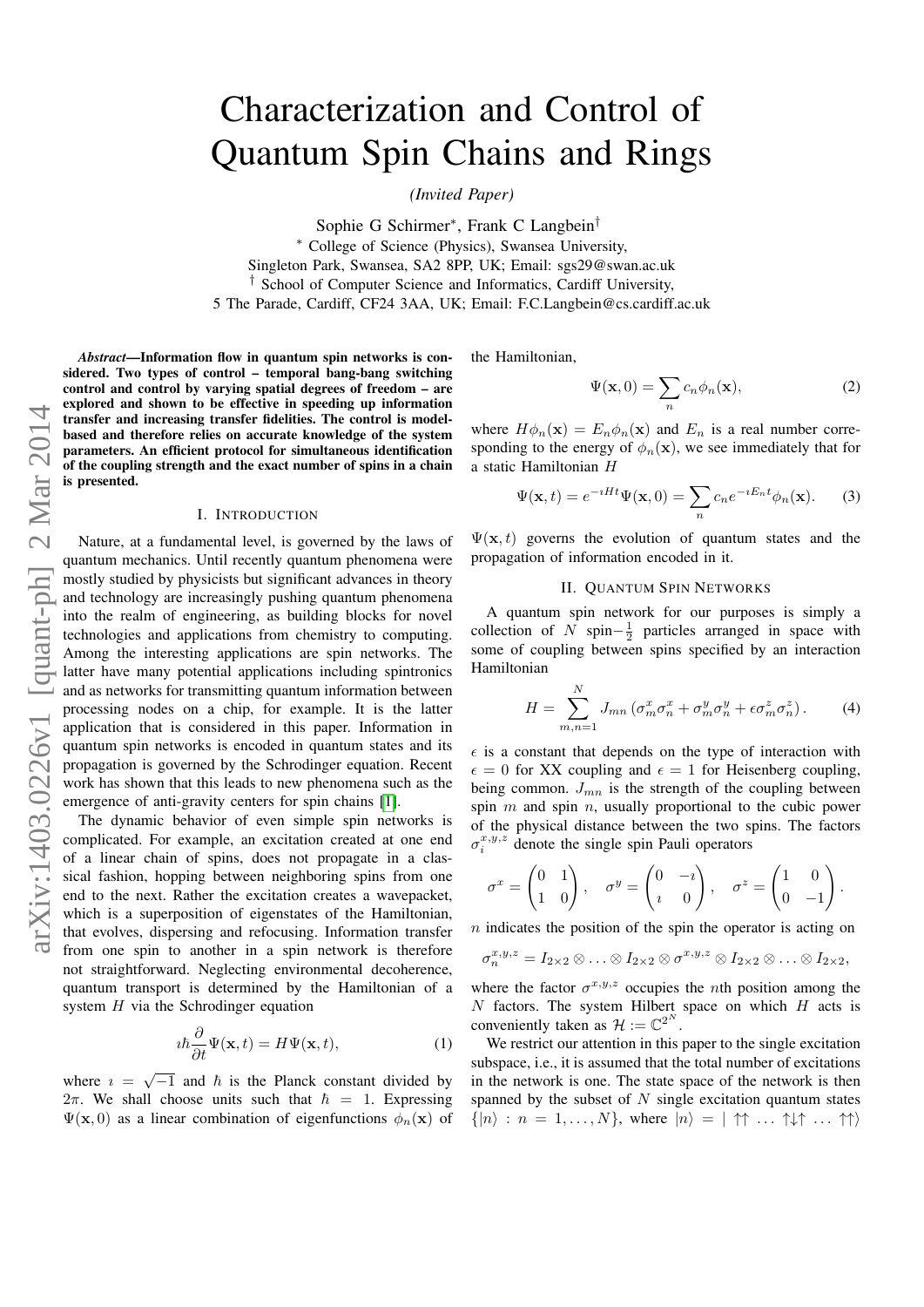indicates that the excitation is localized at spin  $n$ . However, unlike in a classical network the system can be in any *superposition* of these basis states. The natural coupling among the spins allows an excitation at  $n$  to drift towards an excitation at m, but the *fidelity* is limited by

$$
p_{mn}(t) = |\langle m|e^{-iH_1t}|n\rangle|^2
$$
  
= 
$$
\left| \sum_{k=0}^{\tilde{N}} \langle m|\Pi_k|n\rangle e^{-i\lambda_k t} \right|^2
$$
  

$$
\leq \left( \sum_{k=0}^{\tilde{N}} |\langle m|\Pi_k|n\rangle| \right)^2 =: p_{mn}^*,
$$
 (5)

where  $\Pi_k$  is the projector onto the kth eigenspace of the Hamiltonian  $H = \sum_k \lambda_k \Pi_k$  and the  $\Pi_k, k = 1, \dots, N$ , correspond to the single excitation subspace  $\mathcal{H}_1$ .  $p_{mn}^*$ , also referred to as *Information Transfer Capacity (ITC)*, is an upper bound on  $p_{mn}(t)$ , which is attainable if there exist a time  $t \geq 0$ such that

<span id="page-1-0"></span>
$$
e^{-i\lambda_k t} = s_k e^{i\phi} \qquad \forall k \text{ s.t. } s_k \neq 0,
$$
 (6)

where  $s_k = \text{Sgn}(\langle i | \Pi_k | j \rangle) \in \{0, \pm 1\}$  is a sign factor and  $\phi$  and arbitrary global phase factor. Terms with  $s_k = 0$  correspond to eigenspaces that have no overlap with the initial or final state and can be ignored. Restricting ourselves to the set  $K'$ of indices for which  $s_k = \pm 1$ 

$$
s_k = \exp\left[-i\pi \left(2n_k + \frac{1}{2}(s_k - 1)\right)\right] \qquad \forall k \in K'
$$
 (7)

where  $n_k$  is an integer. Inserting this into [\(6\)](#page-1-0), taking the logarithm and dividing by  $-i$ 

$$
\lambda_k t = 2\pi n_k + \frac{\pi}{2}(s_k - 1) - \phi \qquad \forall k \in K'. \tag{8}
$$

To obtain meaningful constraints independent of the arbitrary phase  $\phi$  we subtract the equations

$$
(\lambda_k - \lambda_\ell)t = 2\pi (n_k - n_\ell) + \frac{\pi}{2}(s_k - s_\ell) \qquad \forall k, \ell \in K'. (9)
$$

These conditions are necessary and sufficient for attainability and physical, involving only differences of the eigenvalues, which are observable and independent of arbitrary phases. Broadly speaking the bounds are attainable in principle, i.e., we can get arbitrarily close to achieving the maximum transition probability simply by waiting the right amount of time  $t$ , if the transition frequencies  $\omega_{1k}$  are not rationally dependent.

In the context of spin chains an attainable upper bound of 1 for the transition probability  $m \to n$  means that the network is capable for transferring an excitation from node  $m$  to node n with fidelity arbitrarily close to 1. Previous work has shown that the maximum information transfer capacity between the end spins in a chain with uniform coupling between nearest neighbors is typically 1 regardless of the length of the chain. However, unlike in the classical case, the maximum transfer capacity from an end spin to a spin in the middle of the chain is far less than 1. Thus, it is possible for an excitation to move from one end of the chain to the other without passing through the center.

# III. CONTROL OF INFORMATION TRANSFER

The information transfer capacities of spin networks are interesting from a theoretical point of view in terms of understanding information flow in quantum networks and the restrictions resulting from quantum mechanical evolution. However, even if perfect state transfer between two nodes in a spin network is possible, in practice the time required to achieve a sufficiently high fidelity can be very long. For example, for a spin chain with only five nodes and uniform Heisenberg coupling, computation of the maximum information transfer capacity and attainability considerations show that state transfer from 1 to 5 can be achieved with arbitrarily high fidelity. However, when the transfer time is limited to say 1000 time steps in units of  $J^{-1}$  then the attainable fidelity is only around 90%. This is where control becomes relevant.

Previous work has shown that even bang-bang switching control of a local perturbation can significantly speed up information transfer between two ends of a chain with Heisenberg coupling [\[2\]](#page-4-1). The type of control employed in this work was very simple, requiring no more than bang-bang switching of a fixed *local* perturbation  $H_C$  to the Hamiltonian so that the evolution of the system was governed by the original system Hamiltonian  $H_0$  when the control was turned off, and by the perturbed Hamiltonian  $H_0 + H_C$  when the control was turned on. The control perturbations  $H_C$  considered in [\[2\]](#page-4-1) involved local perturbation of the *coupling*  $J_{12}$  between the first pair of spins. As manipulating the coupling strength between spins can be difficult to achieve we can alternatively consider a perturbation that involves local detuning. Lie algebra considerations show that for a chain with Heisenberg coupling a simple detuning perturbation of the form  $H_C = \sigma_1^z$  is sufficient for full controllability of the system on the single excitation subspace [\[3\]](#page-4-2). Optimizing the switching times as described in [\[2\]](#page-4-1) shows that we can achieve high-fidelity state transfer. Fig. [1](#page-2-0) shows an example of an optimal switching sequence and the corresponding transfer probability  $p_{17}(t)$  as a function of time. We see that we can indeed achieve constructive interference or refocusing of the excitation at the target time at the desired end node. For the purposes of better illustration of the dynamical evolution we have chosen a short chain but the procedure is effective for chains with hundreds of nodes, although the resulting trajectories are extremely complex.

A perhaps even more interesting example for control is information transfer between nodes in a network beyond what is possible without control according to the maximum information transfer capacity. A simple example of this type is information transfer between nodes in a ring. For this arrangement of spins it can be shown that the transfer fidelity between nodes is limited and usually strictly less than 1. In particular this is the case for information transfer from node 1 to 4, for example, in a ring with seven nodes. In this case we can derive analytic expressions for the maximum information transfer capacity, which show that  $p_{14}(t)$  is strictly less than 1 [\[4\]](#page-4-3). Unfortunately, unlike for chains, permutation symmetry of the nodes in a ring shows that applying a control of type  $\sigma_1^2$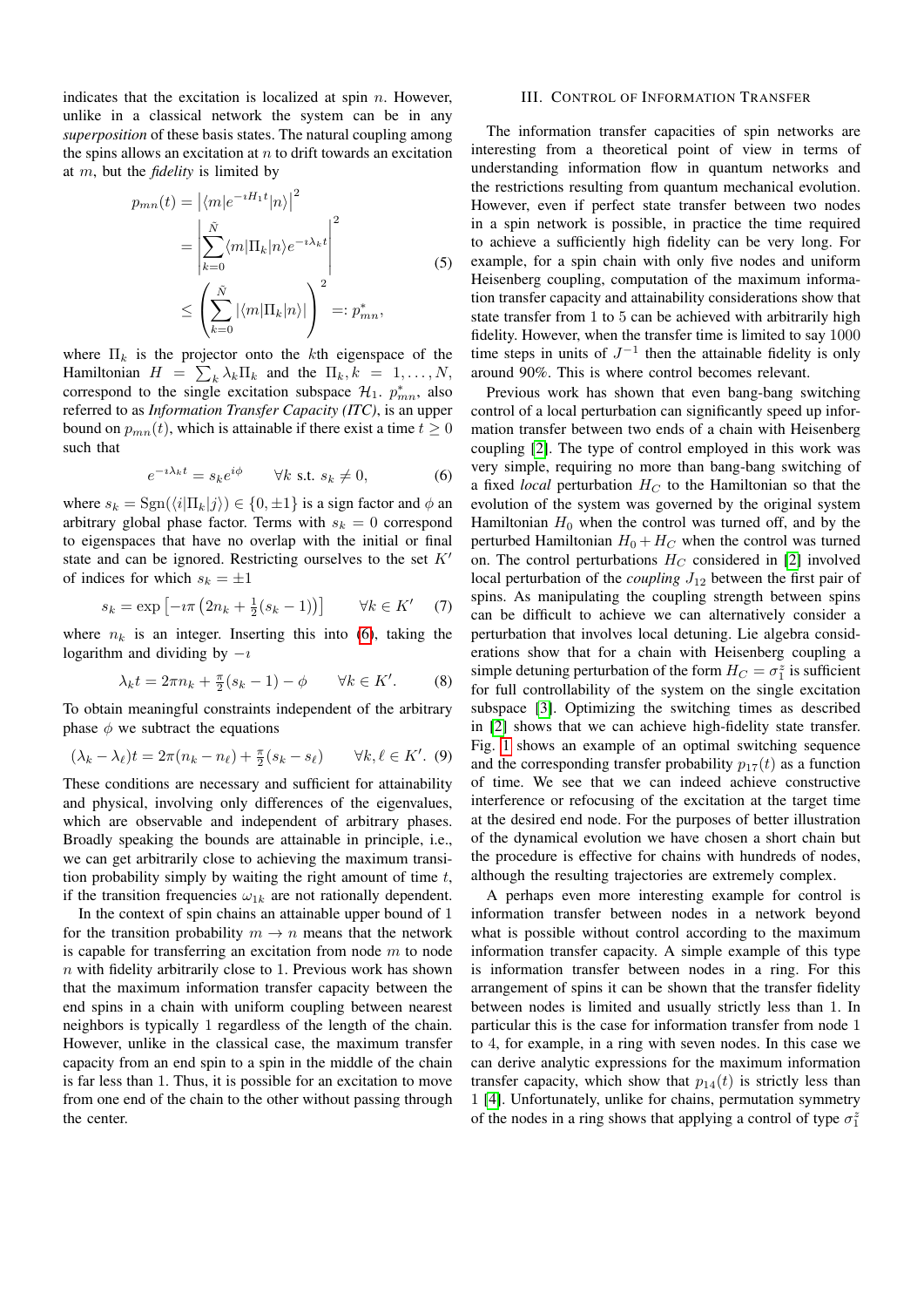

<span id="page-2-0"></span>Fig. 1. Example of switching control and corresponding evolution of transfer probability  $p_{17}(t)$  for Heisenberg spin chain of length 7.

to the first spin is not sufficient for controllability. For example, the operation of swapping spins k and  $N+2-k$  commutes both with  $H_0$  and  $H_C$  and is therefore a symmetry. There are two further symmetries and the Lie algebra dimension is only 17, and numerical test of the optimization show that the attainable fidelity is limited, consistent with the dynamical constraints imposed by the symmetries and dark states [\[5\]](#page-4-4).

An alternative to temporal on-off switching control is the application of spatially distributed static perturbations. In this case we use the spatial degrees of freedom to control the flow of information. We choose the control Hamiltonian to be  $H = diag(c_1, \ldots, c_N)$  and optimize the spatial biases  $c_n$ to maximize the transfer fidelity from the initial node to the target node at a certain target time. We can choose a fixed target time T and find  $c = (c_n)$  to maximize

$$
|\langle m|\exp[-i\mathcal{T}(H_0 + H_C(\mathbf{c}))]|n\rangle|^2, \tag{10}
$$

or we can let  $T$  vary within a certain range. An example of the resulting biases and evolution of the transfer probability for transfer from node 1 to node 4 and 5, respectively, is shown in Fig. [2.](#page-2-1) The transfer fidelities are on the order of  $1-10^{-4}$ . The solutions are not unique. The top graph shows larger biases with less variation across nodes, which may be preferable from a practical point of view but has the disadvantage of resulting in faster oscillations. They are therefore less robust with regard to variations in the readout time. The bottom graph shows another solution with a large bias on one node, which suppresses rapid oscillations in the transfer probability  $p_{15}(t)$  and suggests greater robustness with regard to readout mistiming.

# IV. IDENTIFICATION OF SYSTEM PARAMETERS

The examples show that both types of control can be very effective with suitable optimization. However, the control design in both cases is model-based, and in practice the model parameters for spin networks will often at best be known



<span id="page-2-1"></span>Fig. 2. Example of spatial bias control and corresponding evolution of transfer probability  $p_{14}(t)$  (top) and  $p_{15}(t)$  (bottom) for Heisenberg spin ring of length 7. The red lines in the graph show the corresponding transfer probabilities without control.

approximately and may vary, in particular for engineered systems subject to fabrication tolerances. Previous work on control suggests reasonable robustness of optimal controls with regard to model uncertainties [\[2\]](#page-4-1), but experimental system identification is expected to be crucial for the success of quantum control of engineered spin networks. In practice there are numerous uncertainties ranging from the network topology, to the precise number of spins in the network and the strength of the coupling between connected nodes.

System identification for quantum systems, including spin networks, has rapidly become a hot topic generating numerous papers  $[6]$  —  $[16]$ . However, these papers make numerous assumptions on the available resources, e.g., requiring prior knowledge of the precise topology, including the exact number of spins and high-precision quantum state tomography, resources and knowledge that may not be available in practice. In the following we consider a simple protocol to identify both the number of spins in the network and the coupling strength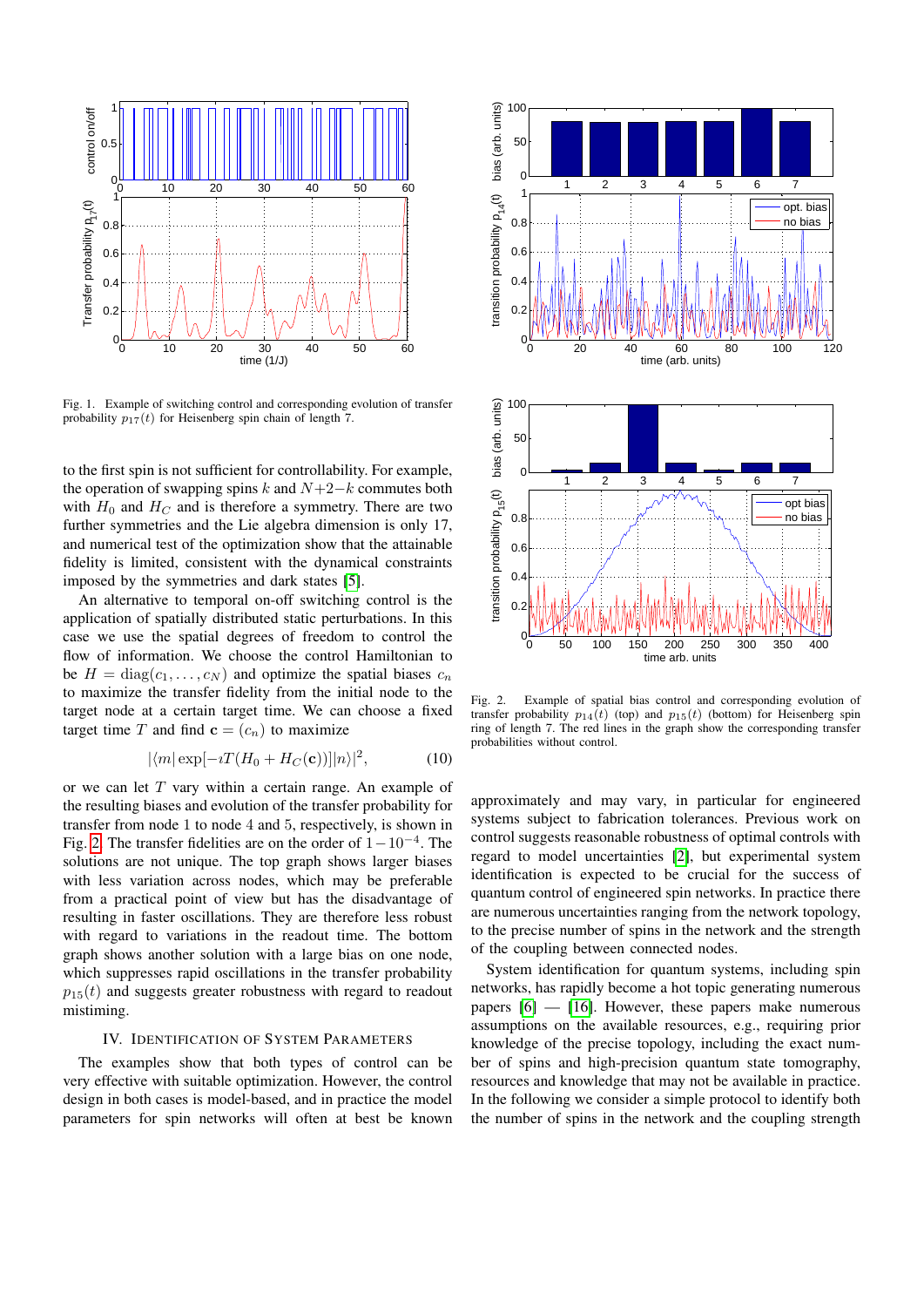for rings with uniform coupling using a simple measurement protocol that requires only a small number of binary-outcome measurements on fixed spin in the network.

We assume uniform coupling strength and that we can initialize the system in state  $|1\rangle$  and measure it in the same state  $|1\rangle$  at time  $t \in [0, T]$ , resulting in a measurement outcome of  $0$  or  $1$  only.  $T$  must be sufficiently large to capture the complete dynamics of this measurement trace. The Hamiltonian of the system is parametrized as an  $N \times N$  matrix

$$
H_1(N,J) = \begin{pmatrix} 0 & J & \dots & 0 & 0 & 0 & \dots & 0 & J \\ J & 0 & \dots & 0 & 0 & 0 & \dots & 0 & 0 \\ \vdots & \vdots & \ddots & \vdots & \vdots & \vdots & & \vdots & \vdots \\ 0 & 0 & \dots & 0 & J & 0 & \dots & 0 & 0 \\ 0 & 0 & \dots & J & 0 & J & \dots & 0 & 0 \\ 0 & 0 & \dots & 0 & J & 0 & \dots & 0 & 0 \\ \vdots & \vdots & \vdots & \vdots & \vdots & \ddots & \vdots & \vdots \\ 0 & 0 & \dots & 0 & 0 & 0 & \dots & 0 & J \\ J & 0 & \dots & 0 & 0 & 0 & \dots & J & 0 \end{pmatrix}
$$
 (11)

The probability of measuring 1 at time  $t$  is

$$
\theta(N,J,t) = |\langle 1|e^{-iH_1(N,J)t}|1\rangle|^2.
$$
 (12)

So given M measurement results E for times  $t_1, \ldots, t_m$ , each repeated  $R_m$  times, the probability of  $H_1(N, J)$  being the correct Hamiltonian is given by the binomial distribution

$$
P(H_1(N, J)|E) =
$$
  

$$
\prod_{m} {A_m \choose R_m} \theta(N, J, t_m)^{A_m} (1 - \theta(N, J, t_m)(t_m))^{R_m - A_m}
$$
  
(13)

where  $A_m$  is the number of 1 measurements at time  $t_m$ . For numerical reasons use instead the log likelihood

$$
L(N, J|E) = -\log P(H_1(N, J|E)).
$$
 (14)

To estimate the parameters  $N$  and  $J$ , we iteratively take M measurements at times  $t_m$  sampled in the time interval  $[0, T]$  using the Hammersley low-discrepancy sequence. We then sample L over a given parameter domain  $\{N_{\min}, N_{\min} +$  $1, \ldots, N_{\text{max}} \times [J_{\text{min}}, J_{\text{max}}]$  with K sample points per ringsize parameter  $N$ . Initially  $K$  points  $p_k$  are sampled uniformly for each size  $N$  in the coupling strength parameter interval  $[J_{\min}, J_{\max}]$ . L is evaluated at each sample point  $p_k$ . Then the  $K$  samples are resampled according to the sampling density function

$$
D(j) = \frac{1}{2}(p_{k+1} - p_{k-1})L(N, j|E).
$$
 (15)

where k is chosen such that  $p_k$  is closest to j,  $p_{-1} = p_0 = 0$ and  $p_{K+1} = p_K = T$  at the interval boundaries. Iteratively additional measurements are taken by continuing the Hammersley sequence on the measurement trace, updating the L values at the sample points to update the log-likelihood for the



<span id="page-3-0"></span>Fig. 3. Network identification example for a ring with 6 nodes and coupling strength 0.666. Top: log-likelihood sample positions in the parameter domain  $\{5, 6, \ldots, 15\} \times [.5, 1.5]$ , after 10 iterations of taking 10 time samples, repeated 10 times, showing a clear peak close to the exact parameter values. Bottom: log-likelihood function over the coupling strength parameter domain [.5, 1.5] for  $N = 6$ .

new measurements, and then resample the coupling strength intervals.

This is repeated until the sampled log-likelihood over the parameter domain has a clear peak according to the sample points taken. Then the  $N$  value with the largest  $L$  value for the sampled points is selected and a simple 1D maximization strategy, such as hill-climbing is used to find the coupling strength for which the log-likelihood is largest.

The samples per coupling strength interval  $K$  can typically be small, say about 50 as the resampling process moves them towards the highest peaks in the interval and tracks these peaks. It is typically also sufficient to only take a few measurements  $M$ , say 10 per iteration, with a low number of repetitions  $R$ , say 10. After a few iterations (about 10), the loglikelihood has a clear peak and ring size as well as coupling strength can then easily be estimated to high accuracy.

Fig. [3](#page-3-0) shows an example for a ring with 6 spins and coupling strength 0.666. After 10 iterations, adding new sample times for the measurements, each measured 10 times, and then the final optimization for the coupling strength resulted in estimating the ring size clearly to be 6 with a coupling strength of 0.666083, i.e. an error of  $8.3 \times 10^5$ .

# V. CONCLUSION

We have demonstrated a bang-bang and a bias control scheme for optimizing the information transfer between nodes in simple quantum spin networks, either ensuring maximal transfer in limited time or enabling maximal transfer against the natural dynamics of the network. We have further presented a scheme to simultaneously estimate the network size and coupling strength for simple networks with uniform coupling using an efficient sampling strategy to take measurements as well as sampling the parameter domain. Future work